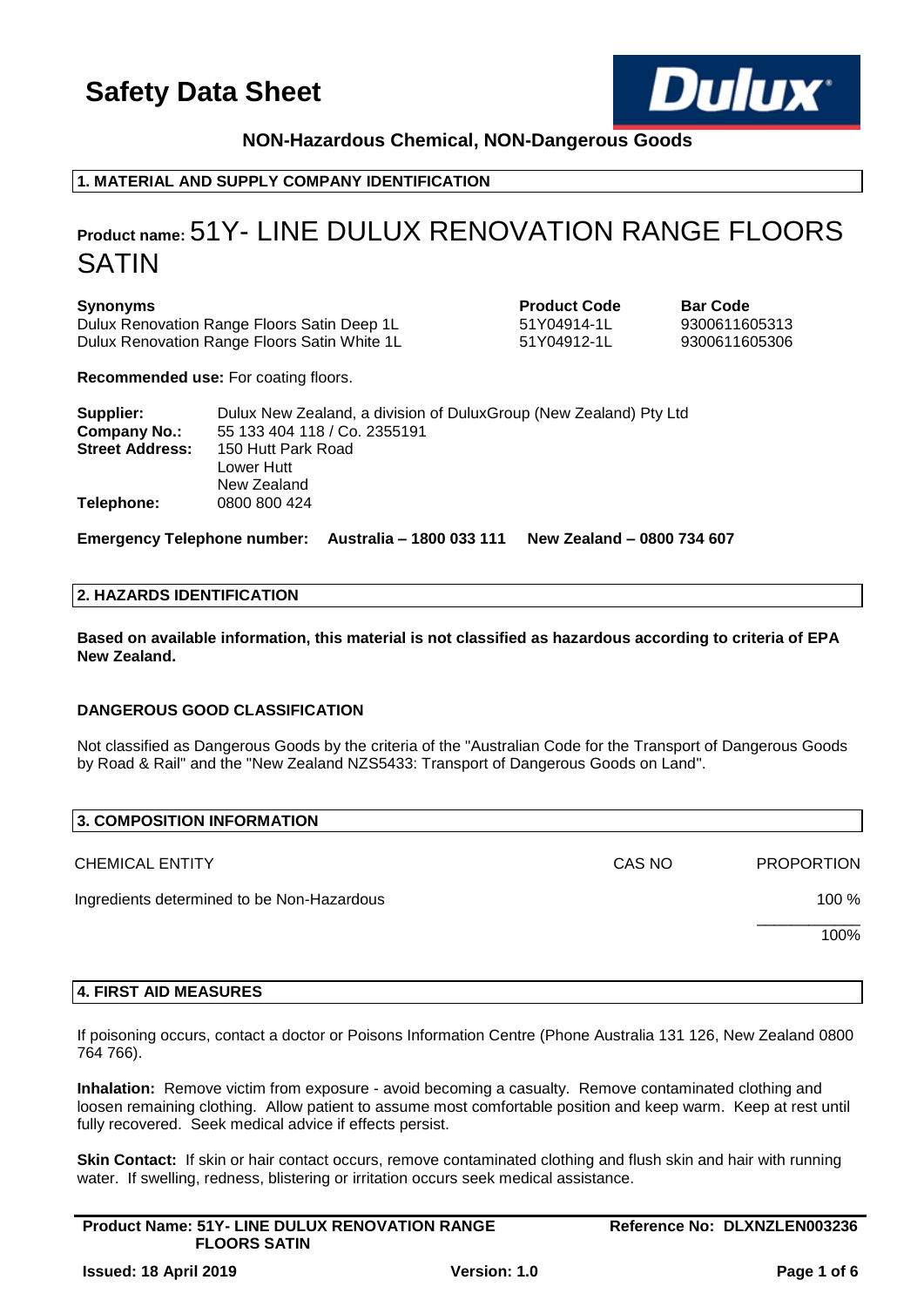

**Eye contact:** If in eyes wash out immediately with water. In all cases of eye contamination it is a sensible precaution to seek medical advice.

**Ingestion:** Rinse mouth with water. If swallowed, do NOT induce vomiting. Give a glass of water to drink. Never give anything by the mouth to an unconscious patient. If vomiting occurs give further water. Seek medical advice.

**PPE for First Aiders:** Wear safety shoes, overalls, gloves, safety glasses. Available information suggests that gloves made from nitrile rubber should be suitable for intermittent contact. However, due to variations in glove construction and local conditions, the user should make a final assessment. Always wash hands before smoking, eating, drinking or using the toilet. Wash contaminated clothing and other protective equipment before storing or re-using.

**Notes to physician:** Treat symptomatically.

### **5. FIRE FIGHTING MEASURES**

**Hazchem Code:** Not applicable.

**Suitable extinguishing media:** If material is involved in a fire use water fog (or if unavailable fine water spray), alcohol resistant foam, standard foam, dry agent (carbon dioxide, dry chemical powder).

**Specific hazards:** Non-combustible material.

**Fire fighting further advice:** Not combustible, however following evaporation of aqueous component residual material can burn if ignited.

# **6. ACCIDENTAL RELEASE MEASURES**

### **SMALL SPILLS**

Wear protective equipment to prevent skin and eve contamination. Avoid inhalation of vapours or dust. Wipe up with absorbent (clean rag or paper towels). Collect and seal in properly labelled containers or drums for disposal.

# **LARGE SPILLS**

Clear area of all unprotected personnel. Slippery when spilt. Avoid accidents, clean up immediately. Wear protective equipment to prevent skin and eye contamination and the inhalation of vapours. Work up wind or increase ventilation. Contain - prevent run off into drains and waterways. Use absorbent (soil, sand or other inert material). Collect and seal in properly labelled containers or drums for disposal. If contamination of crops, sewers or waterways has occurred advise local emergency services.

### **Dangerous Goods - Initial Emergency Response Guide No:** Not applicable

# **7. HANDLING AND STORAGE**

**Handling:** Avoid eye contact and repeated or prolonged skin contact. Avoid inhalation of vapour, mist or aerosols.

**Storage:** Store in a cool, dry, well-ventilated place and out of direct sunlight. Store away from foodstuffs. Store away from incompatible materials described in Section 10. Store away from sources of heat and/or ignition. Keep container standing upright. Keep containers closed when not in use - check regularly for leaks.

# **8. EXPOSURE CONTROLS / PERSONAL PROTECTION**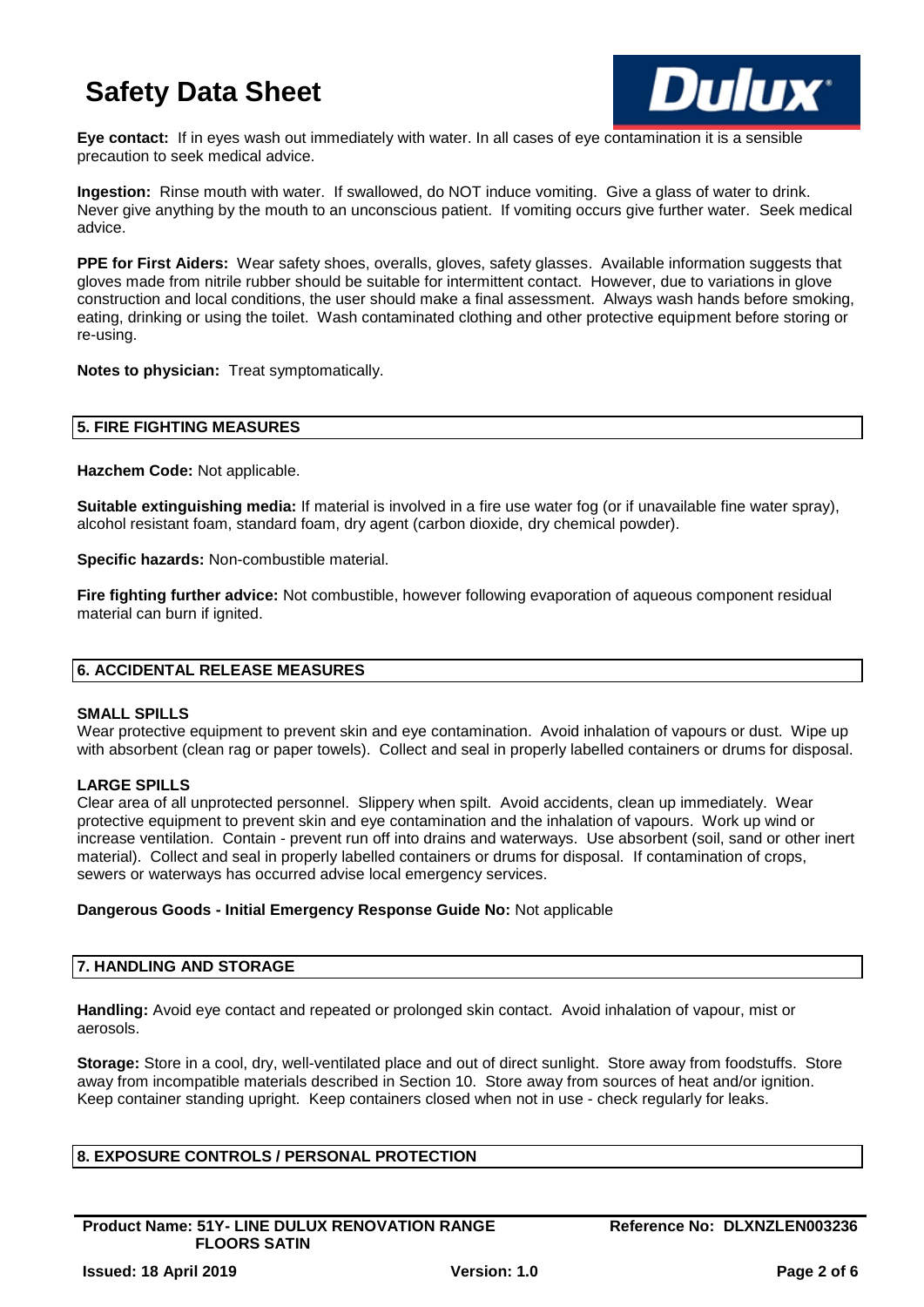

**National occupational exposure limits:** No value assigned for this specific material by WorkSafe New Zealand.

**Biological Limit Values:** As per the WorkSafe New Zealand the ingredients in this material do not have a Biological Limit Allocated.

**Engineering Measures:** Natural ventilation should be adequate under normal use conditions..

**Personal Protection Equipment:** SAFETY SHOES, OVERALLS, GLOVES, SAFETY GLASSES.

Wear safety shoes, overalls, gloves, safety glasses. Available information suggests that gloves made from nitrile rubber should be suitable for intermittent contact. However, due to variations in glove construction and local conditions, the user should make a final assessment. Always wash hands before smoking, eating, drinking or using the toilet. Wash contaminated clothing and other protective equipment before storing or re-using.

**Hygiene measures:** Keep away from food, drink and animal feeding stuffs. When using do not eat, drink or smoke. Wash hands prior to eating, drinking or smoking. Avoid contact with clothing. Avoid eye contact and repeated or prolonged skin contact. Avoid inhalation of vapour, mist or aerosols. Ensure that eyewash stations and safety showers are close to the workstation location.

### **9. PHYSICAL AND CHEMICAL PROPERTIES**

| Form:   | Liquid              |
|---------|---------------------|
| Colour: | Vivid white         |
| Odour:  | Mild characteristic |

| Solubility:                           | Miscible with water |
|---------------------------------------|---------------------|
| <b>Specific Gravity:</b>              | 1.219               |
| Relative Vapour Density (air=1):      | >1                  |
| Vapour Pressure (20 °C):              | N Av                |
| Flash Point (°C):                     | N App               |
| Flammability Limits (%):              | N App               |
| <b>Autoignition Temperature (°C):</b> | N Av                |
| Melting Point/Range (°C):             | N Av                |
| <b>Boiling Point/Range (°C):</b>      | N Av                |
| pH:                                   | $8 - 10$            |
| <b>Viscosity:</b>                     | N Av                |
| Total VOC (g/Litre):                  | N Av                |

(Typical values only - consult specification sheet)  $N Av = Not available, N App = Not applicable$ 

# **10. STABILITY AND REACTIVITY**

**Chemical stability:** This material is thermally stable when stored and used as directed.

**Conditions to avoid:** Elevated temperatures and sources of ignition.

**Incompatible materials:** Oxidising agents.

**Hazardous decomposition products:** Oxides of carbon and nitrogen, smoke and other toxic fumes.

**Hazardous reactions:** No known hazardous reactions.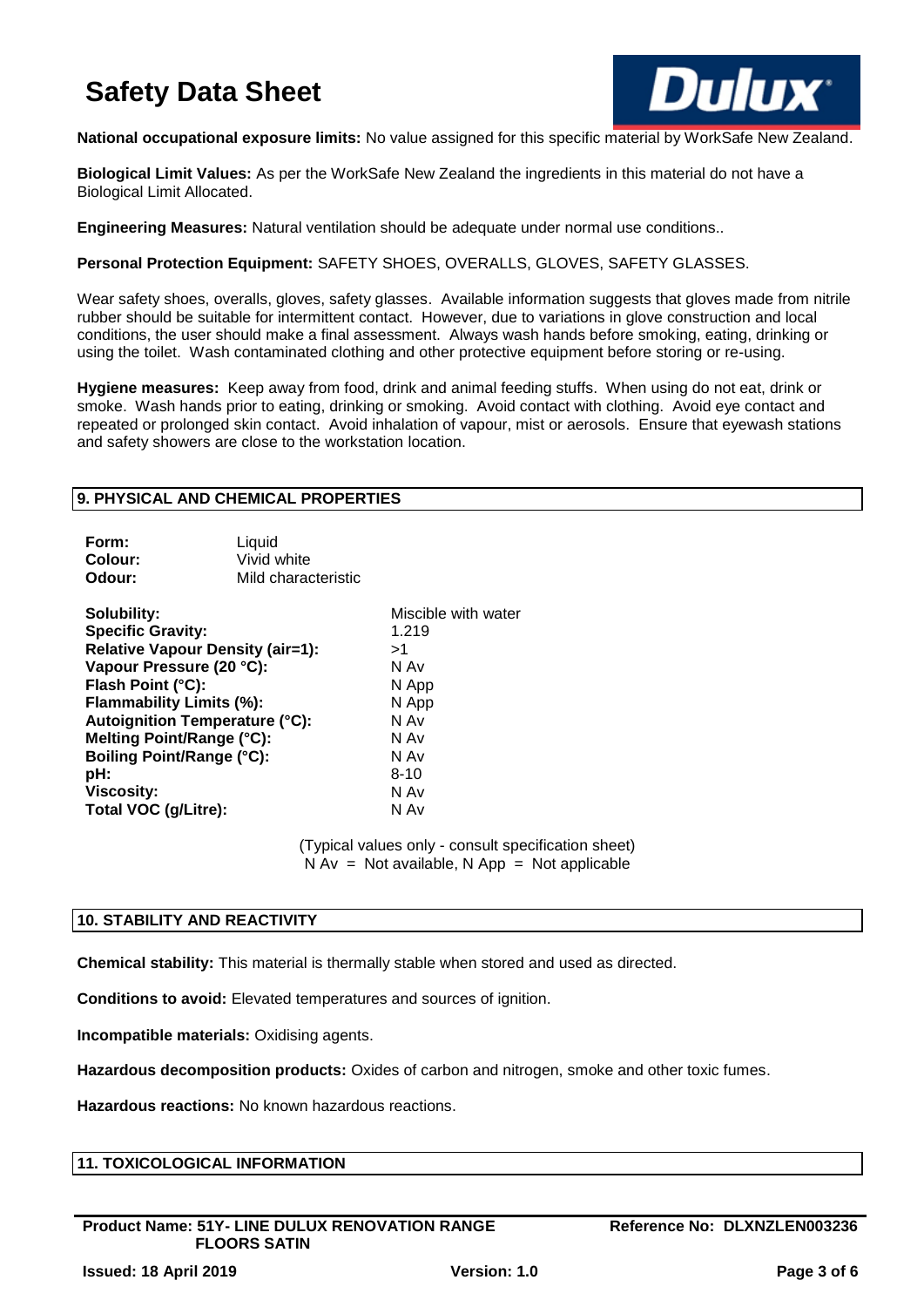

No adverse health effects expected if the product is handled in accordance with this Safety Data Sheet and the product label. Symptoms or effects that may arise if the product is mishandled and overexposure occurs are:

### **Acute Effects**

**Inhalation:** Material may be an irritant to mucous membranes and respiratory tract.

**Skin contact:** Contact with skin may result in irritation.

**Ingestion:** Swallowing can result in nausea, vomiting and irritation of the gastrointestinal tract.

**Eye contact:** May be an eye irritant.

### **Acute toxicity**

**Inhalation:** This material has been classified as non-hazardous. Acute toxicity estimate (based on ingredients): LC50 > 20.0 mg/L for vapours or LC50 > 5.0 mg/L for dust and mist or LC50 > 5,000 ppm gas

**Skin contact:** This material has been classified as non-hazardous. Acute toxicity estimate (based on ingredients): >5,000 mg/Kg bw

**Ingestion:** This material has been classified as non-hazardous. Acute toxicity estimate (based on ingredients): >5,000 mg/Kg bw

**Corrosion/Irritancy:** Eye: this material has been classified as not corrosive or irritating to eyes. Skin: this material has been classified as not corrosive or irritating to skin.

**Sensitisation:** Inhalation: this material has been classified as not a respiratory sensitiser. Skin: this material has been classified as not a skin sensitiser.

**Aspiration hazard:** This material has been classified as non-hazardous.

**Specific target organ toxicity (single exposure):** This material has been classified as non-hazardous.

**Chronic Toxicity**

**Mutagenicity:** This material has been classified as non-hazardous.

**Carcinogenicity:** This material has been classified as non-hazardous.

### **Reproductive toxicity (including via lactation):**

This material has been classified as non-hazardous.

**Specific target organ toxicity (repeat exposure):** This material has been classified as non-hazardous.

### **12. ECOLOGICAL INFORMATION**

Avoid contaminating waterways.

**Acute aquatic hazard:** This material has been classified as non-hazardous. Acute toxicity estimate (based on ingredients): >100 mg/L

**Long-term aquatic hazard:** This material has been classified as non-hazardous. Non-rapidly or rapidly degradable substance for which there are adequate chronic toxicity data available OR in the absence of chronic toxicity data, Acute toxicity estimate (based on ingredients): >100 mg/L, where the substance is not rapidly degradable and/or BCF  $<$  500 and/or log  $K_{ow}$   $<$  4.

**Ecotoxicity in the soil environment:** This material has been classified as non-hazardous.

| <b>Product Name: 51Y- LINE DULUX RENOVATION RANGE</b><br><b>FLOORS SATIN</b> |              | Reference No: DLXNZLEN003236 |
|------------------------------------------------------------------------------|--------------|------------------------------|
| <b>Issued: 18 April 2019</b>                                                 | Version: 1.0 | Page 4 of 6                  |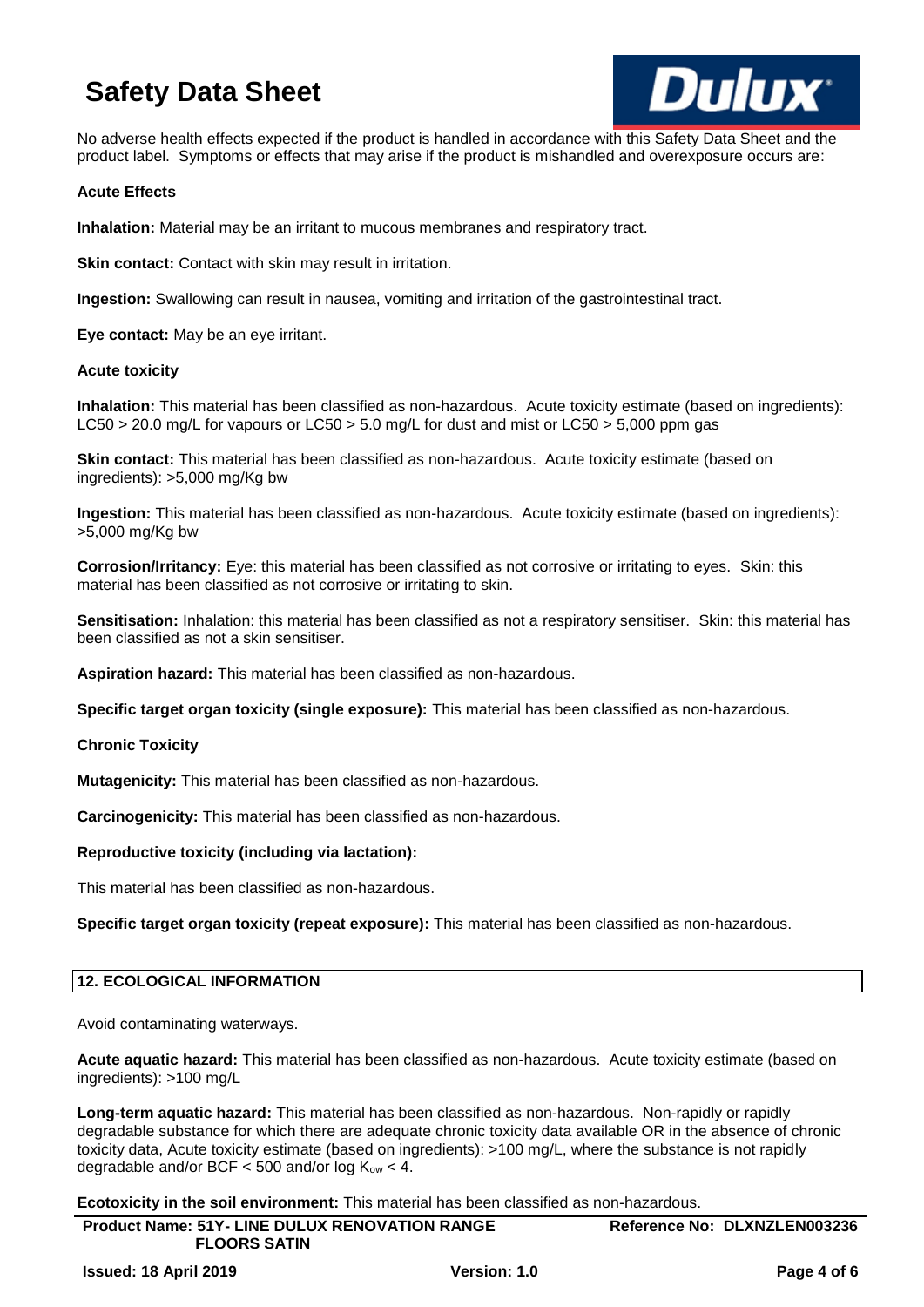

**Ecotoxicity to terrestrial vertebrates:** This material has been classified as non-hazardous.

**Ecotoxicity to terrestrial invertebrates:** This material has been classified as non-hazardous.

**Ecotoxicity:** No information available.

**Persistence and degradability:** No information available.

**Bioaccumulative potential:** No information available.

**Mobility:** No information available.

### **13. DISPOSAL CONSIDERATIONS**

Persons conducting disposal, recycling or reclamation activities should ensure that appropriate personal protection equipment is used, see "Section 8. Exposure Controls and Personal Protection" of this SDS.

If possible material and its container should be recycled. If material or container cannot be recycled, dispose in accordance with local, regional, national and international Regulations.

### **14. TRANSPORT INFORMATION**

### **ROAD AND RAIL TRANSPORT**

Not classified as Dangerous Goods by the criteria of the "Australian Code for the Transport of Dangerous Goods by Road & Rail" and the "New Zealand NZS5433: Transport of Dangerous Goods on Land".

### **MARINE TRANSPORT**

Not classified as Dangerous Goods by the criteria of the International Maritime Dangerous Goods Code (IMDG Code) for transport by sea.

### **AIR TRANSPORT**

Not classified as Dangerous Goods by the criteria of the International Air Transport Association (IATA) Dangerous Goods Regulations for transport by air.

# **15. REGULATORY INFORMATION**

### **This material is not subject to the following international agreements:**

Montreal Protocol (Ozone depleting substances) The Stockholm Convention (Persistent Organic Pollutants) The Rotterdam Convention (Prior Informed Consent) Basel Convention (Hazardous Waste) International Convention for the Prevention of Pollution from Ships (MARPOL)

# **This material/constituent(s) is covered by the following requirements:**

• All components of this product are listed on or exempt from the New Zealand Inventory of Chemical (NZIoC).

• All components of this product are listed on or exempt from the Australian Inventory of Chemical Substances (AICS).

# **16. OTHER INFORMATION**

Reason for issue: First Issue

This Safety Data Sheet has been prepared by Chemical Data Services Pty Ltd (chemdata.com.au) on behalf of its

| <b>Product Name: 51Y- LINE DULUX RENOVATION RANGE</b><br><b>FLOORS SATIN</b> |  | Reference No: DLXNZLEN003236 |  |
|------------------------------------------------------------------------------|--|------------------------------|--|
|                                                                              |  |                              |  |